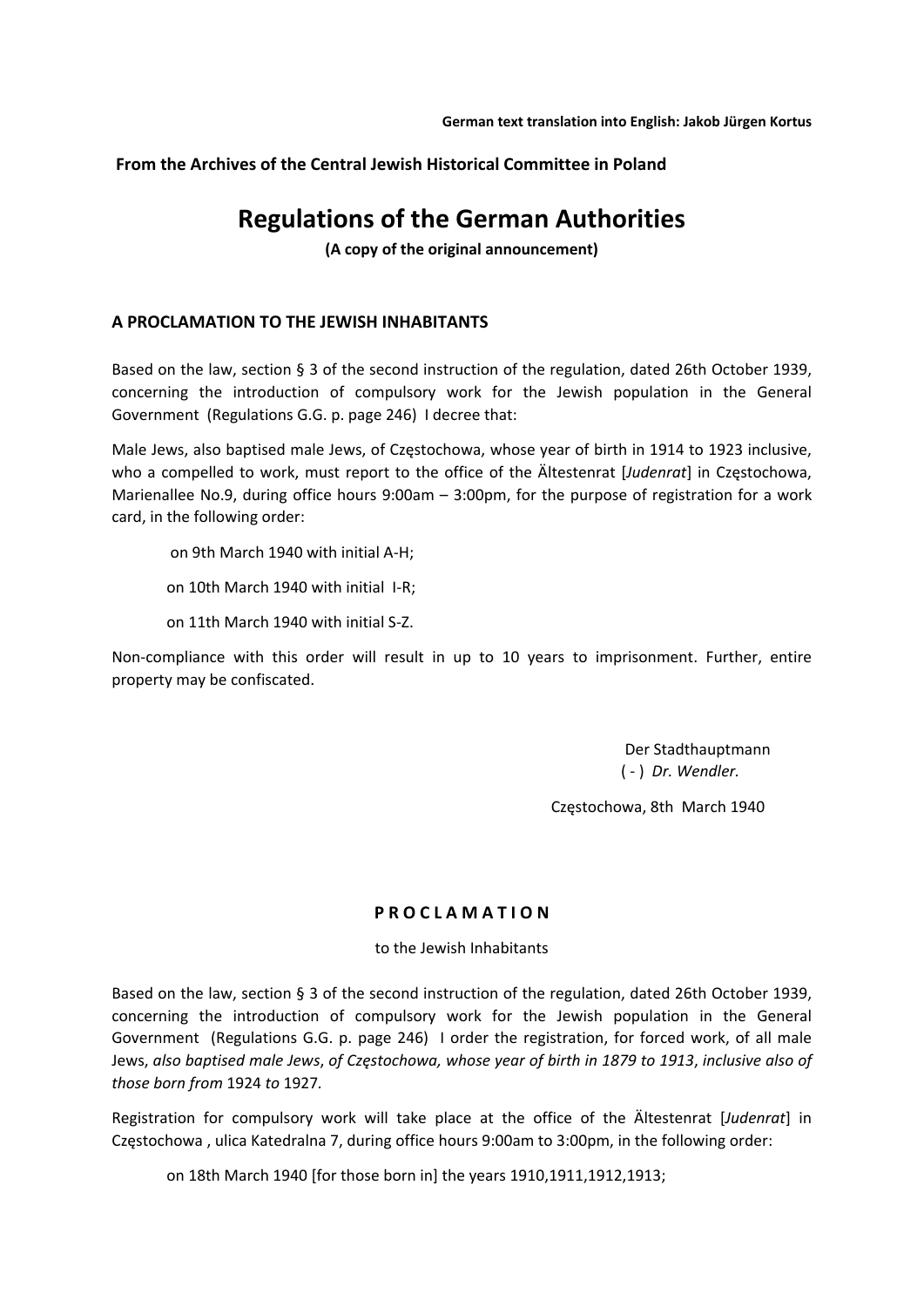on 19th March 1940 [for those born in] the years 1906,1907,1908,1909;

on 20th March 1940 [for those born in] the years 1902,1903,1904,1905;

on 21th March 1940 [for those born in] the years 1898,1899,1900 1901;

on 22nd March 1940 [for those born in] the years 1894,1895,1896,1897;

on 23rd March 1940 [for those born in] the years 1891, 1892 1893

For the years 1879 to 1890 inclusive, as well as the years 1924 to 1927, the time for registration will be announced separately.

*The times for registration are to be kept punctually. You will required to present your identity card.*

Non-compliance with this order will result in up to 10 years to imprisonment. Further, entire property *may be confiscated.* 

> Der Stadthauptmann ( ‐ ) *Dr. Wendler.* Częstochowa, 8th March 1940

 $*$   $*$ 

(A copy of the original announcement)

## **P R O C L A M A T I O N**

### to the Jewish Inhabitants

In reference of my proclamation for registration for compulsory work dated 16th March 1940, I order the following:

- I. The further registration (of the birth) years 1891‐1913 inclusive and especially:
- a) Commercial craftsmen and technical workers (e.g. bakers, butchers, tailors, shoemakers, metal workers, mechanics, electricans and the like);
- b) Those in the liberal professions and former civil servants, according to the following order:

on 6th April 1940 [for those born in the] years 1910,1911,1912,1913; on 8th April 1940 [for those born in the] years 1906, 1907, 1908, 1909; on 9th April 1940 [for those born in the] the years 1903, 1904, 1905; on 10th April 1940 [for those born in the] the years 1900, 1901, 1902; on 11th April 1940 [for those born in the] the years 1897, 1898, 1899; on 12th April 1940 [for those born in the] the years 1894, 1895, 1896; on 13th April 1940 [for those born in the] the years 1891, 1892, 1893;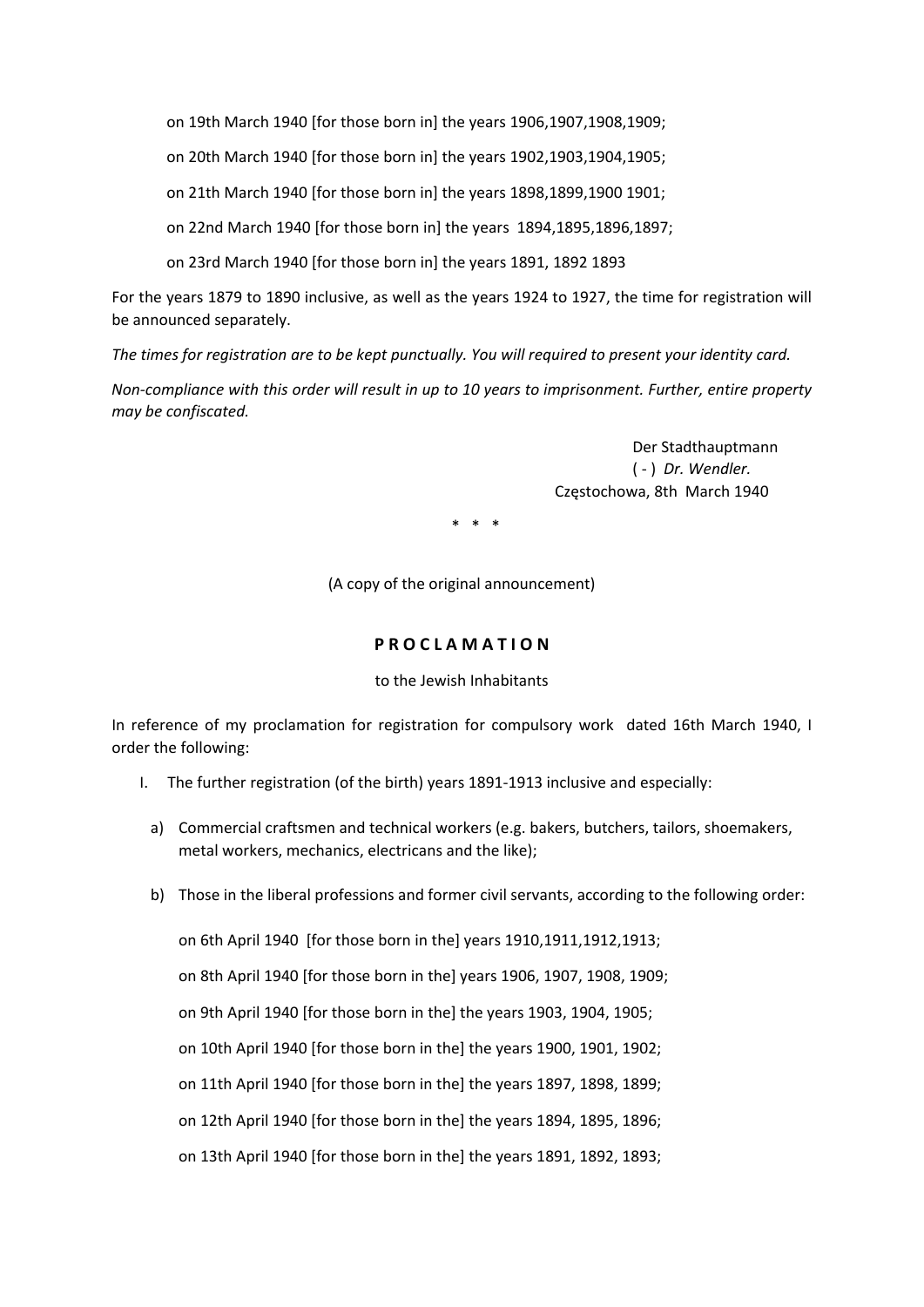II. The registration of the (birth) years 1880‐1890 inclusive, as well as the years 1924‐1927 inclusive, according to the following order:

on 15th April 1940 [for those born in the] years 1889, 1890;

on 16th April 1940 [for those born in the] years 1887, 1888;

on 17th April 1940 [for those born in the] years 1885, 1886;

on 18th April 1940 [for those born in the] years 1883, 1884;

on 19th April 1940 [for those born in the] years 1881, 1882;

on 20th April 1940 [for those born in the] years 1880, 1924;

on 21th April 1940 [for those born in the] years 1935, 1936;

on 22th April 1940 [for those born in the] year 1927.

- III. Registration applies to all male Jews, *including baptised Jews.*
- IV. The registration takes place in the office oft he Ältestenrat [*Judenrat*] in Częstochowa, ulica Katedralna 7, from 9:00 to 14:00.
- V. Those registering, who were born in 1924‐1927 inclusive, must present themselves, accompanied by their father, mother or guardian.
- VI. Designated dates must be adhered to punctually.
- VII. Identity cards must be presented.
- VIII. All male Jews, as well as baptised Jews, [born in] years 1880 to 1927 inclusive, who, following this proclamation, will move to Częstochowa, must immediately register, upon arrival, for compulsory work , at the office of the Ältestenrat [*Judenrat*].
- IX. Non‐compliance with this order will result in up to 10 years to imprisonment. Further, entire property may be confiscated.

 Der Stadthauptmann / ‐ */ i.V. Kadner* [i.V. = in Vertretung, sign in proxy]

Częstochowa, 3rd April 1940

*Comment:* Baptised Jews are these, those who are baptized, as well as those whose parents or grandparents were Jews or were baptised.

\* \* \*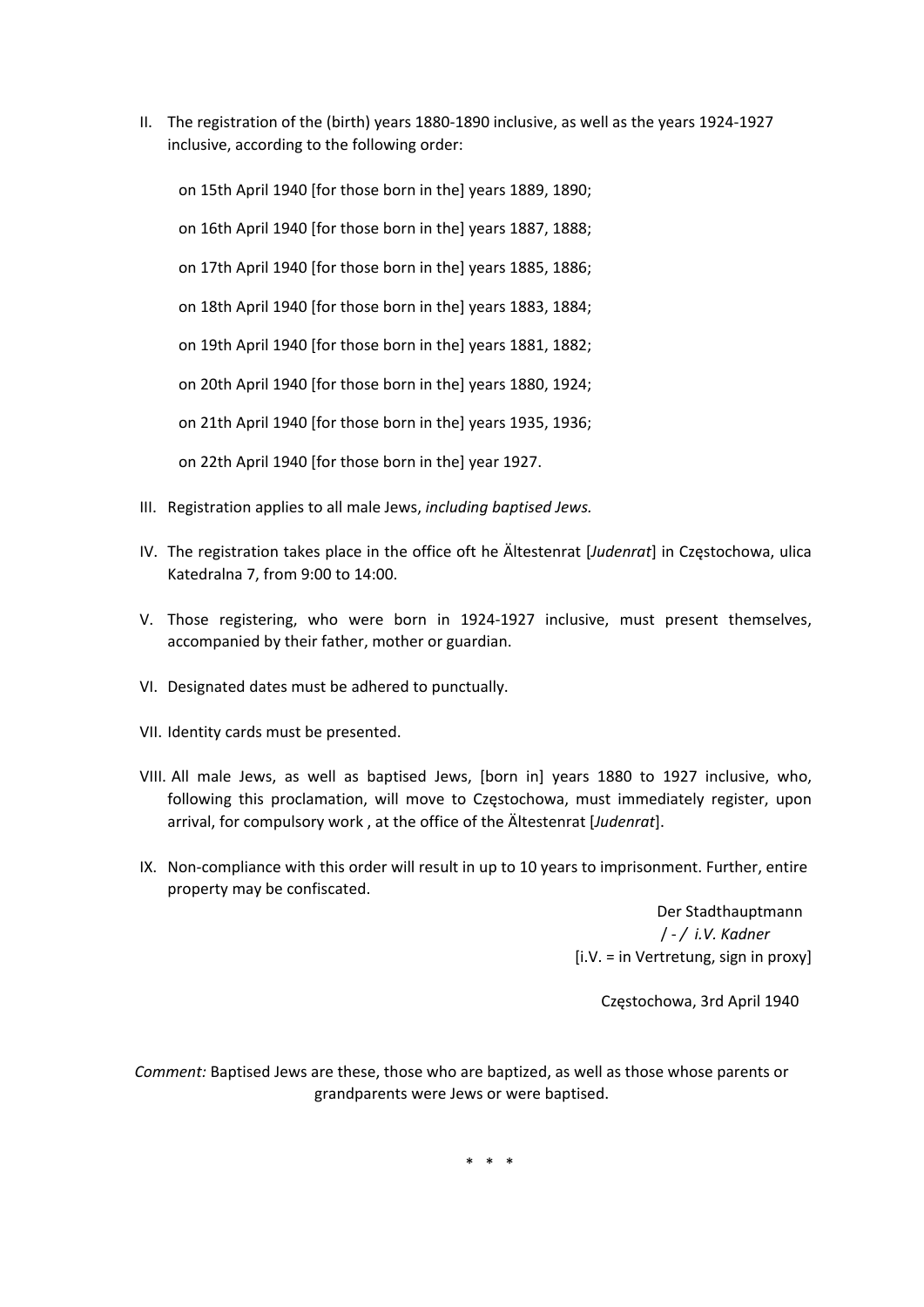(A copy of the original announcement)

# **P R O C L A M A T I O N**

## **Regarding Metal Collection**

A metal collection will take place in the city of Częstochowa. Between 15th and 30 June, each household is obliged to deliver three kilograms of metal (copper, brass, tombac, alpak/nickel silver, nickel, lead or tin), in the form of loose objects. Receipts will be issued to suppliers. Light metals such as aluminium, zinc or iron will not be accepted. The weight of objects made of tin will be counted as double.

Anyone who intentionaly retains metal, will be sentenced to prison, the penalty is without any limit.

*The metal collection, within the Jewish community will be organised by the Judenrat.* 

This order does not apply to *Volksdeutsche* in the city of Częstochowa, those who hold a special identity card or to the Ukrainian population.

> Der Stadthauptmann ( ‐ ) *Dr. Wendler.* Częstochowa, 14th June 1940

Published in "Kurier Częstochowski".

# **P R O C L A M A T I O N**

Based on the Housing Ordinance, dated 3rd March 1941, for the Częstochowa muncipality, I declare that:

- 1) Vacant apartments, apartments becoming vacant and also newly created apartments, and coomercial premises (these are: residences, warehouses, offices, garages, stores, halls, factories, garages, etc.), within one day, must be reported by its owner by a person authorised in any way:
	- a. Apartments and rooms, which are used by Germans (also Volksdeutsche), are to be reported to my housing office.
	- b. Insofar as they are located outside the Jewish quarter, they are to be reported to the Polish municipal administraion.
	- c. Insofar as they are located within the Jewish quarter, they are to be reported to the Ältestenrat [*Judenrat*].
- 2) Residential and commercial premises may only be leased with the consent of my housing office. The rental of residential and commercial premises may only be offered after the submission of a written application by the candidate. This application must be submitted: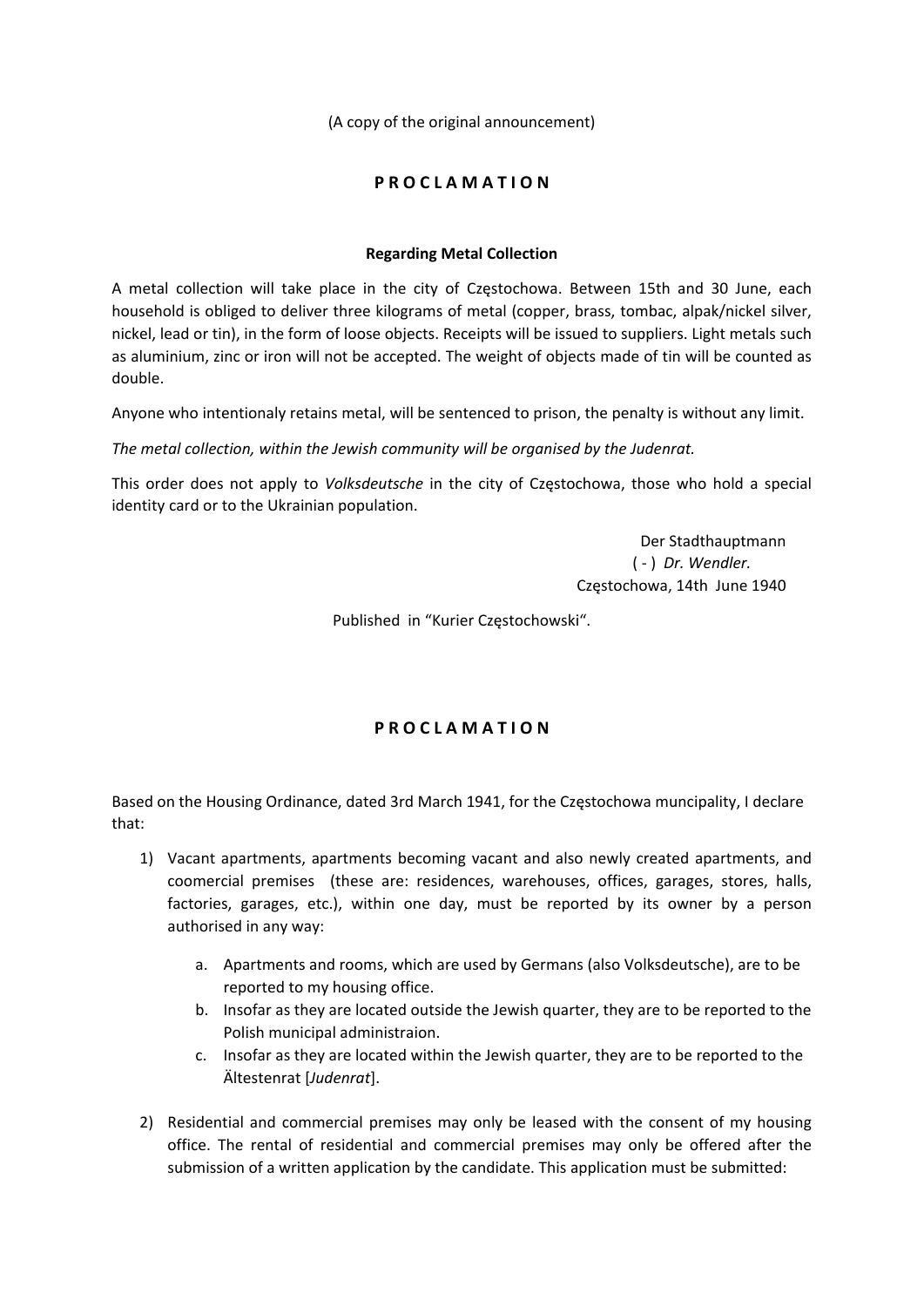- a. from the German population directly to my housing office;
- b. from the Polish population to the Polish municipal adminstration (Town Hall)
- c. from the Jewish population to (the office of) the Ältestenrat [*Judenrat*]
- 3) Rental and leasing, also termination, by the owner is permitted only after having requested prior permission from my housing office.
- 4) Available rooms, used as an apartment or as housing, cannot be used for any other purpose or modified without permission from my housing office.
- 5) Vacant apartments or rooms may not publicy advertised.
- 6) Furniture, lent by my department may not be removed without permission of my housing office.
- 7) On the basis of my announcemnt on 12th September 1940, furniture may only be transported, within the Częstochowa district, with the permission of my housing office.
- 8) A separate announcement has been made regarding rental payment for residential and commercial premises. My announcement about residential rental, dated 2nd July 1940, is hereby rescinded.
- 9) According § 8 of the housing regulation, dated 3rd March 1941, the General Government's Department of Labour has listed apartments, houses and utility areas which do are not affected by this proclamation, except those listed at No. 6 and No.7.
- 10) My proclamation, dated 15th July 1940, concerning the registrationof all vacant premises, is hereby rescinded.
- 11) Violation of my proclamtions will be punished according § 10 and 11 of the housing ordinance dated 3rd March 1941.

 Der Stadthauptmann ( ‐ ) *Dr. Wendler.* Częstochowa, 30th August 1941

Published in "Kurier Częstochowski".

### **O R D E R**

Based on the decree by Generalgouverneuer, dated 26th October 1939 (VOBL. GG, page 8), all inhabitants of thecity, who are older than 15 years, except for *Reichsdeutsche*, *Deutsche Volkszugehörige* [ethnic Germans} and foreign nationals, are obliged to obtain an identity card issued by my office.

Jews and Gypsies are required to posses an identity card, even if they are German citizens.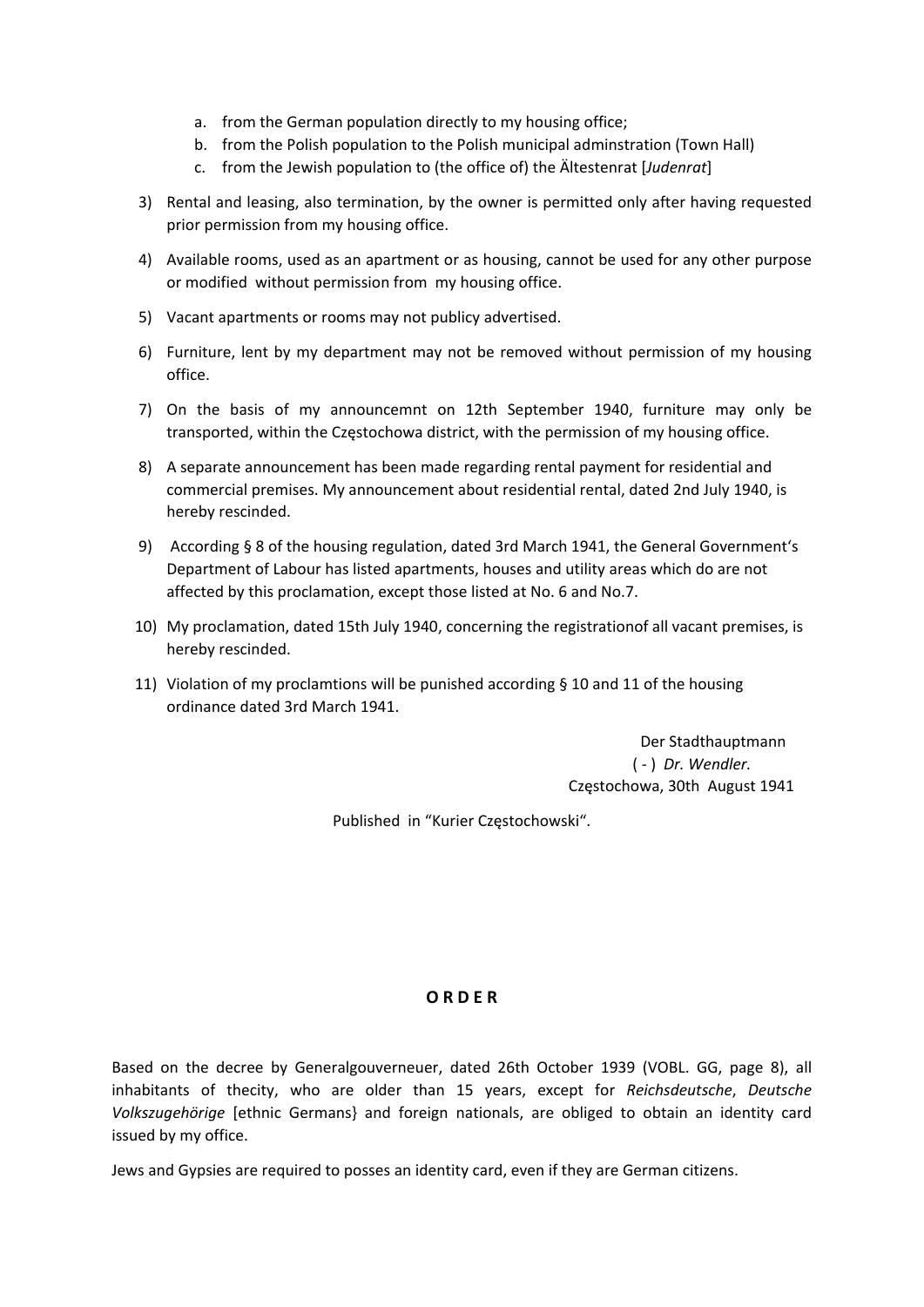Identity card are to be requested personally, between 8:00am and 3:00pm, using the official form:

- a) Non‐Jews in the office at ul. Wolnoscistrasse 20
- b) Jews in the office ay aleja N. Marii Pannystrasse 12.

The application required proof of identity (birth certificate, marriage certificate, offical identification paper, etc.), as well as two un‐retouched photographs in the prescribed size.

A fee of 4 złoty is payable at thetime of application.

Applications for identity cards will be accepted according to the following order:

Residents with surname beginning with:

A, B , C , D, E, F, G, H, I, J Daily from 1st December to 31 December 1941 (except on Sundays and public holidays)

**K, L,** Ł, M, N, O, P,

From 1st January to 31st January 1942

R, S, Sz, T, U, W, Z, Ż

From 1st February to 28th February I.1942

The delivery dates of the identity cards will by announced separately.

 *Der Stadthauptmann* Częstochowa, 18th November 1941

published in "Kurier Czestochowski"

(*copy of the original statement*)

# **A N N O U N C E M E N T**

Subject: *Change of Curfew Hours*

From 20th June.1942 to 31st August 1942, the curfew hours for the city of Częstochowa will be fixed as*:*

- *1. For Pole from 11 p.m. ‐5 a.m.*
- *2. Jews from 9 p.m. – 5 a.m.*

Whoever is in the city during the curfew hours, without permission, will be punished.

Also the closing time for Polish bars will be fixed at 10.30 p.m.

 Częstochowa, 16th June 1942 Der Stadthauptmann  *Dr. Franke*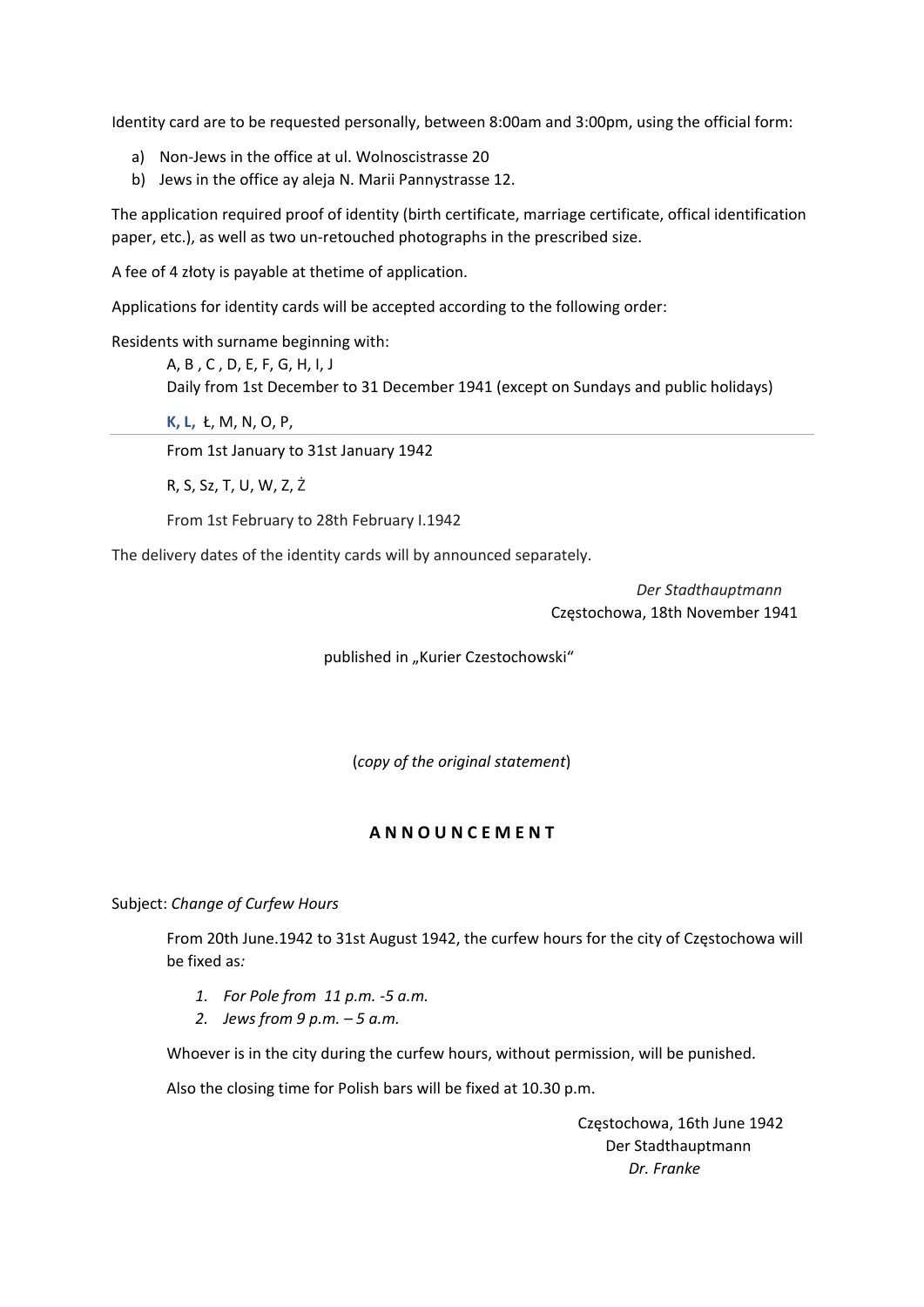*(Copy of the original statement)*

### **A N N O U N C E M E N T**

In accordance with regulations issued by the Department of Labour, Generalgouvernement Krakau, all male Jews, aged 12‐60, must re‐register and must therefore immediately visit the *Arbeitsamt*, Jews Section Jews, at Lindenstrasse 2‐4 (former ul. Wilsona), with an identity card and photograph [measuring]  $4.5 \times 4.5$  [cms.]

Jews must report to the office in the following order:

On 22nd June 1942, 7:30 a.m. to 12:30 p.m. [surname initial] A On 22nd June 1942, 2:30 p.m. to 5:30 p. m. letter B‐Bd, On 23rd June 1942, 7:30 a. m. to 12:30 p.m. letter Be‐Bek On 23rd June 1942, 2:30 p.m. to 5:30 p. m. letter Bel‐Br On 24th June 1942, 7:30 a. m. to 12:30 p.m. letter Bs‐Ce On 24th June 1942, 2:30 p.m. to 5:30 p. m. letter Cf‐Cz On 25th June 1942, 7:30 a. m. to 12:30 p.m. letter D‐Dy On 25th June 1942, 2:30 p.m. to 5:30 p. m. letter Dz‐Ep On 26th June 1942,7:30 a.m. to 12:30 p.m. letter Er‐Fh On 26th June 1942, 2:30 p.m. to 5:30 p. m. letter Fi‐Frej On 27th June 1942,7:30 a.m. to 1:00 p. m. letter Ga‐Geb On 29th June 1942,7:30 a.m. to 12:30 p.m. letter Gec‐Gn On 29th June 1942,2:30 p.m. to 5:30 p. m. letter Go‐Grh On 30th June 1942, 7:30 a.m. to 12:30 p. m. letter Go‐Grh [error Go‐ Grh duplicated] On 30th June 1942, 2:30 p.m. to 5:30 p. m. letter Hi‐Hil On 1st July 1942, 7:30 a.m. to 12:30 p.m. letter Him‐J On 1st July 1942, 2:30 p.m. to 5:30 p. m. letter Jak‐Jel On 2nd July 1942, 7:30 a.m. to 12:30p.m. letter K‐Kat On 2nd July 1942, 2:30 p.m. to 5:30 p. m. letter Kaw‐Kl On 3rd July 1942, 7:30 a.m. to 12:30 p.m. letter Km‐Kr On 3rd July 1942, 2:30 p.m. to 5:30 p. m. letter Ks‐Kup On 4th July 1942, 7:30 a.m. to 1 p.m. letter Kur‐Lib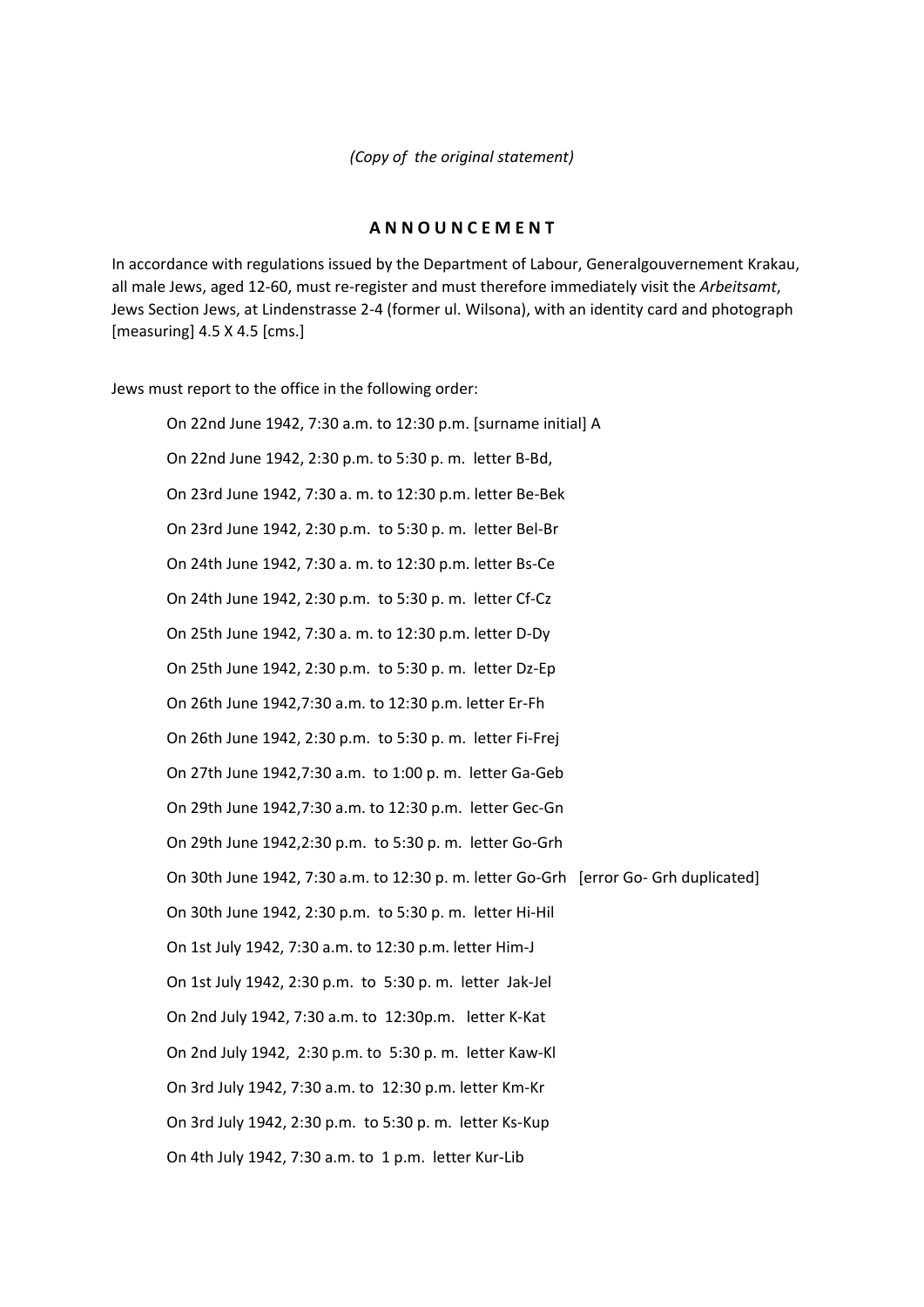On 6th July 1942, 7:30 a.m. to 12:30 p.m. letter Lich‐Mak On 6th July 1942, 2:30 p.m. to 5:30 p. m. letter Mal‐Mich On 7th July 1942, 7:30 a.m. to 12:30 p.m. letter Mk‐Nek On 7th July 1942, 2:30 p.m. to 5:30 p. m. letter Nel‐Oj On 8th July 1942, 7:30 a.m. to 12:30 p.m. letter Ok‐Pik On 8th July 1942, 2:30 p.m. to 5:30 p. m. letter Pil‐Pz On 9th July 1942, 7:30 a.m. to 12:30 p. m. letter Ra‐Rn On 9th July 1942, 2:30 p.m. to 5:30 p. m. letter Ro‐Ros On 10th July 1942, 7:30 a.m. to 12:30 p.m. letter Tot‐Ryz On 10th July 1942, 2:30 p.m. to 5:30 p. m. letter S‐Sy On 11th July 1942, 7:30 a.m. to 1:00 p.m. letter Sz‐Szo On 13th July 1942, 7:30 a.m. to 12:30 p.m. letter Szw‐Szz On 13th July 1942, 2:30 p.m. to 5:30 p. m. letter T‐U‐V On 14th July 1942, 7:30 a.m. to 12:30p.m. letter Wajs‐Will On 14th July 1942, 2:30 p.m. to 5:30 p. m. letter Wilm‐Woz On 15th July 1942, 7:30 a.m. to 12:30 p.m. letter Wr‐Zaj On 15th July 1942, 2:30 p.m. to 5:30 p. m. letter Zaks‐Zom On 16th July 1942, 7:30 a.m. to 12:30 p.m. letter Zon‐Zy On 16th July 1942, 2:30 p.m. to 5:30 p. m. letter ZZ.

Anyone, who does not report accordingly, will be *punished severely*

 Częstochowa, 17th June 1942 Der Stadthauptmann *Dr. Franke* 

Subject: *Street name change.*

From today, the Marienalle will be designated:

#### **ADOLF‐HITLER‐ALLEE**

 Częstochowa, 28th November1942 Der Stadthauptmann  *Dr. Franke*

(*copy of the original statement*)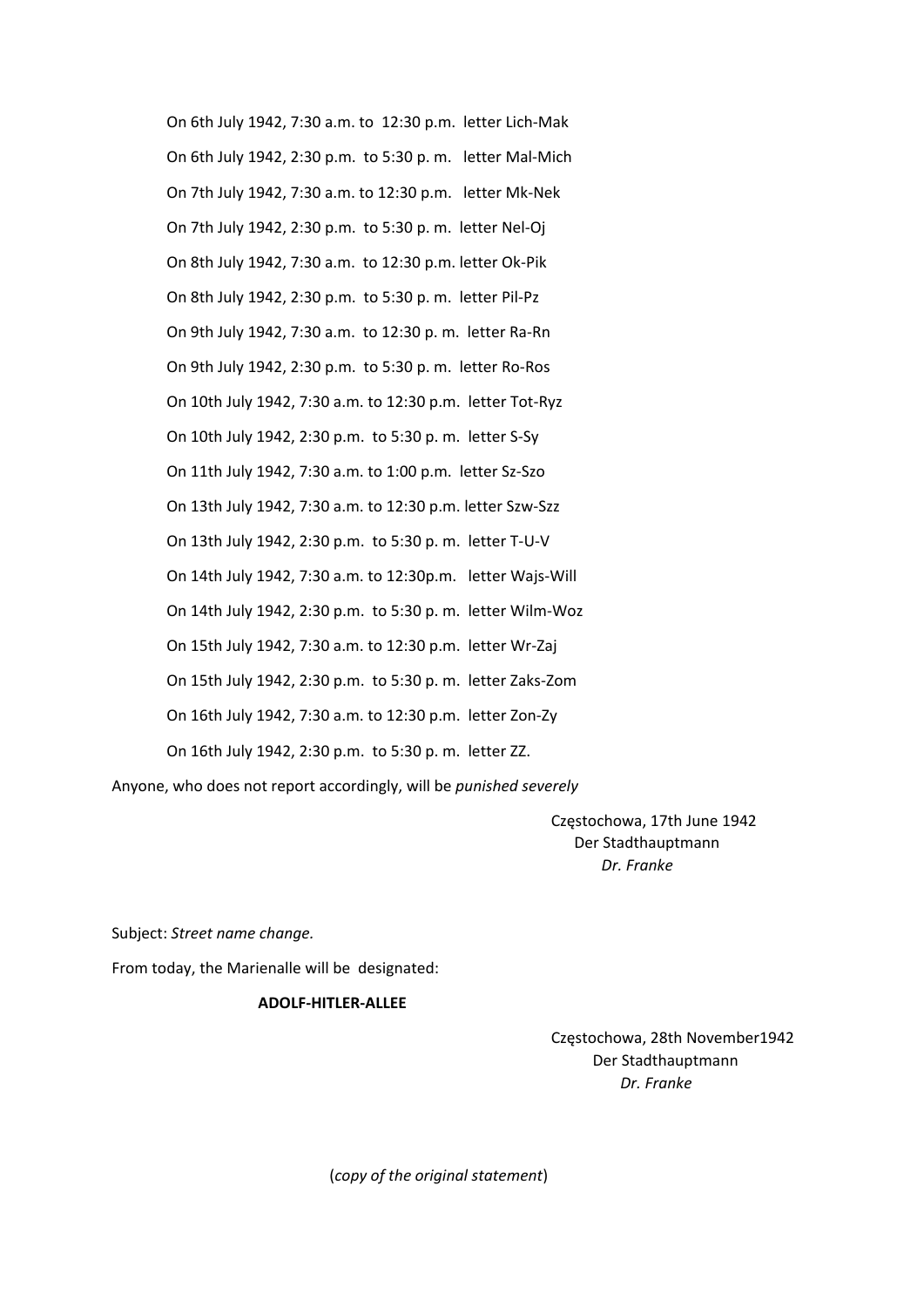# Report on health conditions **for the German regime**

#### *Monthly Report: Department of Health Care*

In the month of July, 8,172 medical bandages were applied, many being necessary for serious reasons. There were some serious cases, such as finger amputation, eye injuroes and facial wounds.

In the outpatient clinic, 2,183 cases were treated.



1,429 people received dental treatments. 196 people required surgery. Of the 59 operations, 17 involved abdominal surgery.

No one died after having had surgery. In hospital isolation, 102 persons were treated, one person died from pulmonary tubercolosis.

There was one person with abdominal typhus, but not a single case of spotted fever. The JUS [Jewish Aid Centre] donated medicines where were very important.

Such medications, such Calcium Sandoz, in all its forms, and glucose are irreplaceable medicines when treating infectious patients.

The ointments and bandages supplied by JUS were excellent. *The tin badge, as worn in the "Small Ghetto"*

A poster for an exhibition about Jews.

Poster text:

*An Exhibition on the JEWISH WORLD PLAGUE*

*From 13th to 27 May 1941 In Częstochowa*